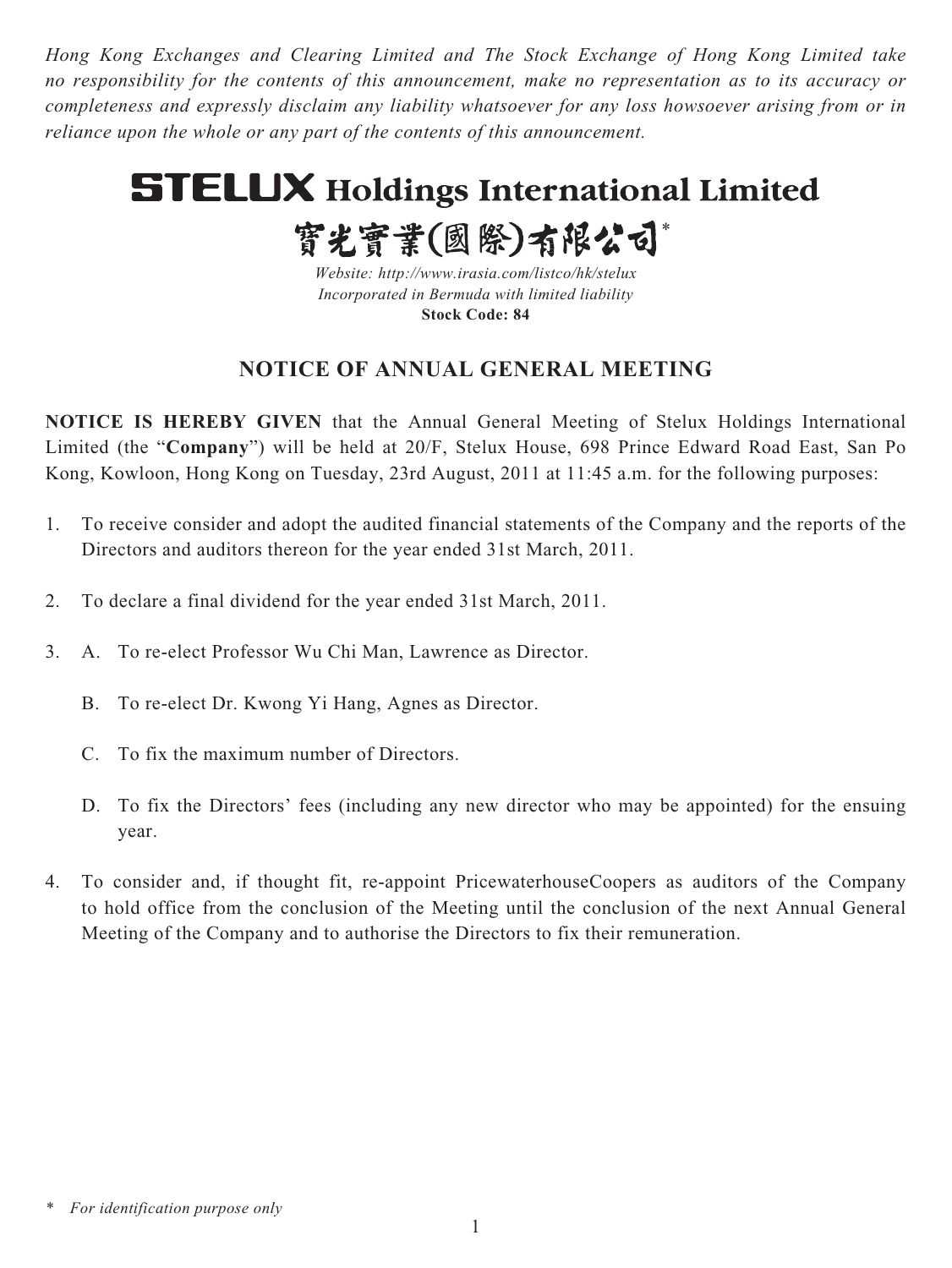5. As special businesses, to consider and, if thought fit, adopt with or without amendments, the following ordinary resolutions:

#### **ORDINARY RESOLUTIONS**

### (A) "**THAT**:

- (i) subject to paragraph (ii) below, the exercise by the Directors of the Company during the Relevant Period of all the powers of the Company to purchase shares of the Company be and it is hereby generally and unconditionally approved;
- (ii) the aggregate nominal amount of shares which may be purchased on The Stock Exchange of Hong Kong Limited or any other stock exchange recognised for this purpose by the Securities and Futures Commission of Hong Kong and The Stock Exchange of Hong Kong Limited under the Hong Kong Code on Share Repurchases pursuant to the approval in paragraph (i) above shall not exceed 10 per cent of the aggregate nominal amount of the share capital of the Company in issue at the date of passing this resolution, and the said approval shall be limited accordingly; and
- (iii) for the purpose of this resolution "Relevant Period" means the period from the passing of this resolution until whichever is the earlier of:
	- (a) the conclusion of the next Annual General Meeting of the Company;
	- (b) the expiration of the period within which the next Annual General Meeting of the Company is required by the Bye-laws of the Company or The Companies Act 1981 of Bermuda (as amended) to be held; and
	- (c) the revocation or variation of the authority given under this resolution by ordinary resolution of the shareholders in general meeting."

#### (B) "**THAT**:

- (i) subject to paragraph (iii) below and subject to the consent of the Bermuda Monetary Authority, the exercise by the Directors of the Company during the Relevant Period of all the powers of the Company to allot, issue and deal with additional shares in the capital of the Company and to make or grant offers, agreements and options which might require the exercise of such power be and it is hereby generally and unconditionally approved;
- (ii) the approval in paragraph (i) shall authorise the Directors of the Company during the Relevant Period to make or grant offers, agreements and options which might require the exercise of such power after the end of the Relevant Period;
- (iii) the aggregate nominal amount of share capital allotted or agreed conditionally or unconditionally to be allotted (whether pursuant to an option or otherwise) by the Directors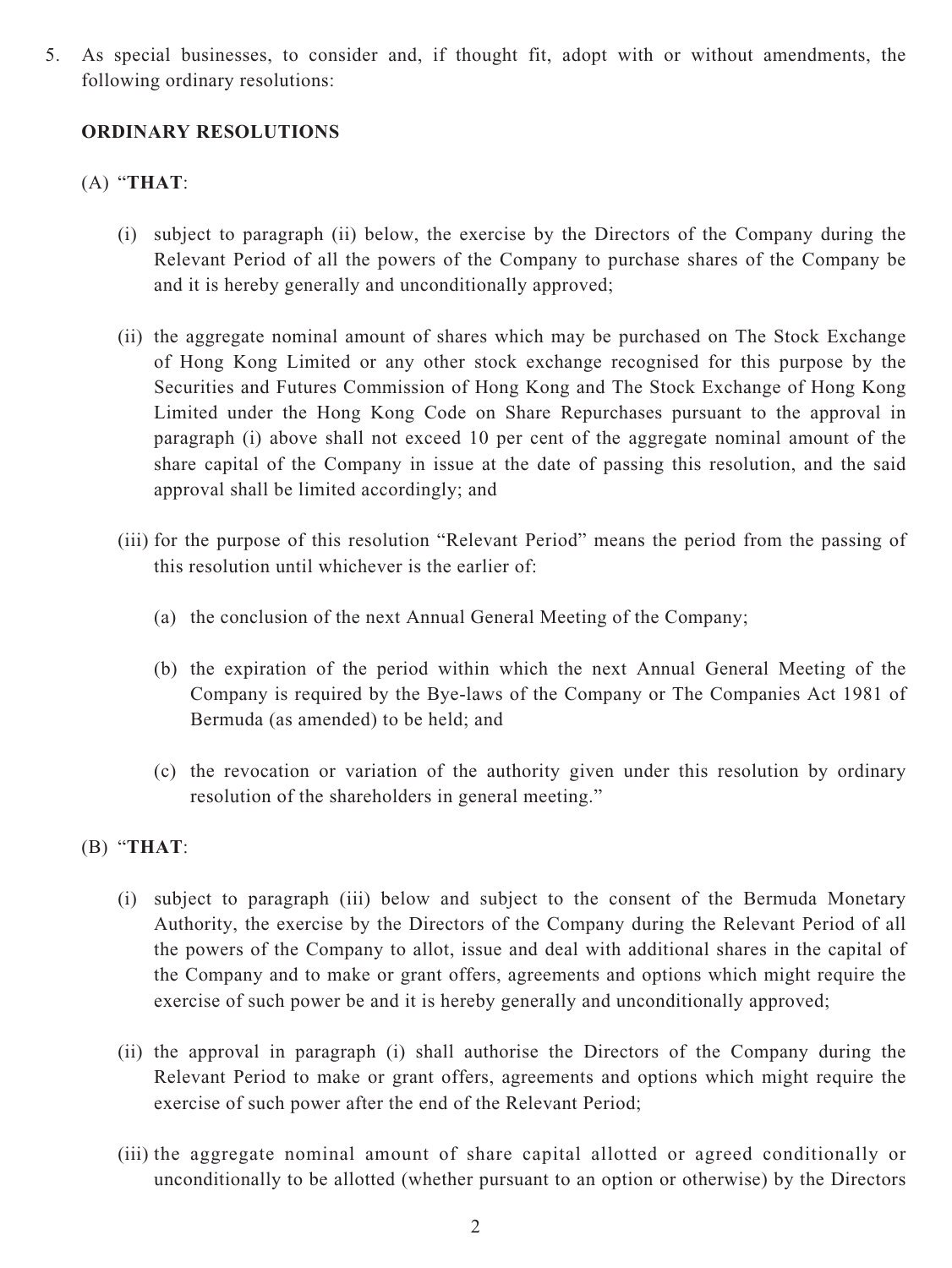of the Company pursuant to the approval in paragraph (i), otherwise than pursuant to (a) a Rights Issue, (b) the exercise of rights of subscription or conversion under the terms of any warrants issued by the Company or any securities which are convertible into shares of the Company (c) any option scheme or similar arrangement for the time being adopted for the grant or issue to officers and/or employees of the Company and/or any of its subsidiaries of shares or rights to acquire shares of the Company or (d) any scrip dividend or similar arrangement providing for the allotment of shares in lieu of the whole or part of a dividend on shares of the Company, shall not exceed the aggregate of: (aa) 20 per cent of the aggregate nominal amount of the share capital of the Company in issue at the date of passing this resolution and (bb) (if the Directors are so authorised by a separate ordinary resolution of the shareholders of the Company) the nominal amount of share capital of the Company repurchased by the Company subsequent to the passing of this resolution (up to a maximum equivalent to 10 per cent of the aggregate nominal amount of the share capital of the Company in issue at the date of passing this resolution), and the said approval shall be limited accordingly; and

(iv) for the purposes of this resolution:

"Relevant Period" means the period from the passing of this resolution until whichever is the earlier of:

- (a) the conclusion of the next Annual General Meeting of the Company;
- (b) the expiration of the period within which the next Annual General Meeting of the Company is required by the Bye-Laws of the Company or the Companies Act 1981 of Bermuda (as amended) to be held; and
- (c) the revocation or variation of the approval given by this resolution by ordinary resolution of the shareholders in general meeting; and

"Rights Issue" means an offer of shares open for a period fixed by the Directors of the Company to holders of shares of the Company or any class thereof on the register on a fixed record date in proportion to their then holdings of such shares or class thereof (subject to such exclusion or other arrangements as the Directors of the Company may deem necessary or expedient in relation to fractional entitlements or having regard to any restrictions or obligations under the laws of, or the requirements of any recognised regulatory body or any stock exchange in, any territory outside Hong Kong)."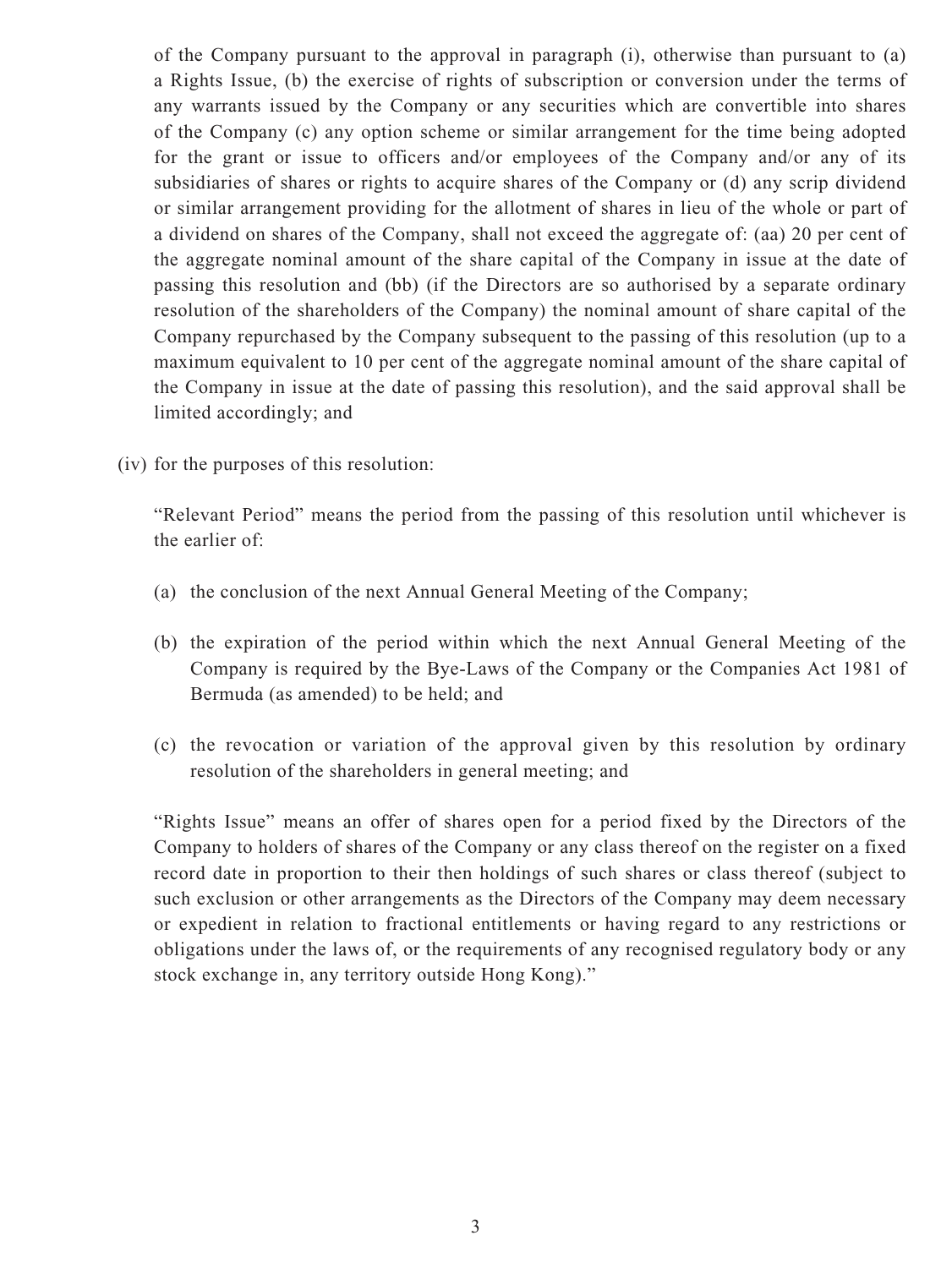(C) "**THAT** the Directors of the Company be and they are hereby authorised to exercise the powers of the Company referred to in paragraph (i) of the resolution set out as resolution (B) in the notice of the Meeting of which this resolution forms a part in respect of the share capital of the Company referred to in sub-paragraph (bb) of paragraph (iii) of such resolution."

> By order of the Board **Caroline Chong** *Company Secretary*

Hong Kong, 22nd July, 2011

The Directors of the Company as at the date hereof:

*Executive Directors:*

Wong Chong Po *(Chairman)*, Chumphol Kanjanapas (alias Joseph C. C. Wong) *(Vice Chairman and Chief Executive Officer)*, Anthony Chu Kai Wah and Vincent Lau Tak Bui

*Non-Executive Directors:*

Sakorn Kanjanapas, Wu Chun Sang *(independent)*, Lawrence Wu Chi Man *(independent)* and Agnes Kwong Yi Hang *(independent)* 

*Principal Office:* 27/F., Stelux House 698 Prince Edward Road East San Po Kong Kowloon Hong Kong

#### *Notes:*

- 1. A member entitled to attend and vote at the Meeting is entitled to appoint one or more proxies to attend and, on a poll, vote on his behalf. A proxy need not be a member of the Company.
- 2. The instrument appointing a proxy and the power of attorney or other authority (if any) under which it is signed, or a notarially certified copy of such power of authority, shall be delivered to the **Company's Hong Kong registrar, Computershare Hong Kong Investor Services Limited, 17M Floor, Hopewell Centre, 183 Queen's Road East, Hong Kong** not less than 48 hours before the time fixed for holding the Meeting or any adjourned meeting.
- 3. Delivery of an instrument appointing a proxy shall not preclude a member from attending and voting in person at the Meeting or poll concerned and, in such event, the instrument appointing a proxy shall be deemed to be revoked.
- 4. To determine entitlement to attend and vote at the forthcoming Annual General Meeting on 23rd August 2011 (Tuesday), the Register of Members of the Company will be closed from 18th August 2011 (Thursday) to 23rd August 2011 (Tuesday) both days inclusive ("First Book Close"), during which period no transfer of shares will be effected.

 To qualify for the entitlement to the proposed final dividends for the year ended 31st March 2011, the Register of Members of the Company will be closed from 29th August 2011 (Monday) to 31st August 2011 (Wednesday) both days inclusive ("Second Book Close"), during which period no transfer of shares will be effected.